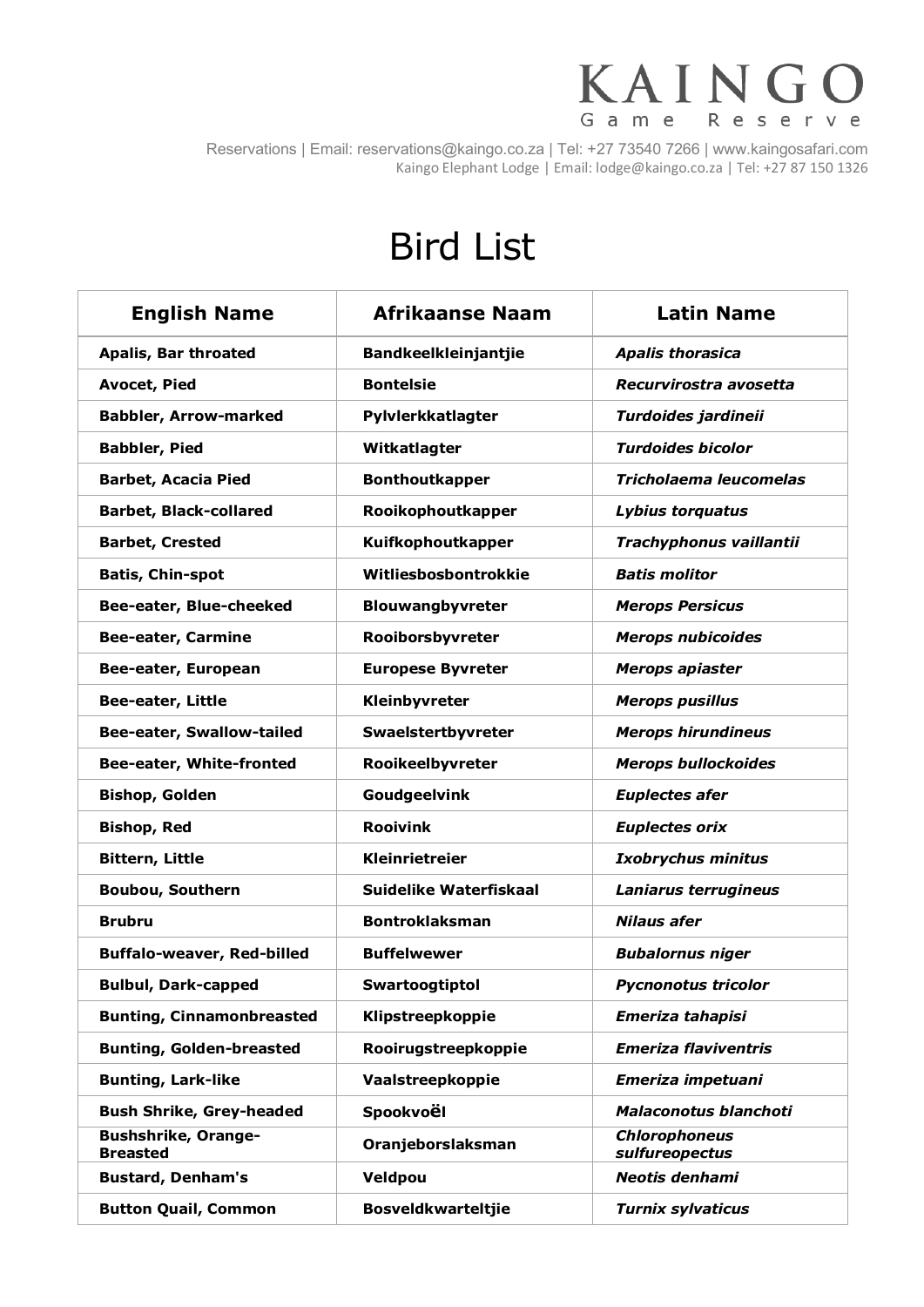| <b>Buzzard, Honey (European)</b>  | Wespedief                    | <b>Pernis apivorus</b>                 |
|-----------------------------------|------------------------------|----------------------------------------|
| <b>Buzzard, Jackal</b>            | Rooiborsjakkalsvoël          | <b>Buteo rufofuscus</b>                |
| <b>Buzzard, Lizard</b>            | <b>Akkedisvalk</b>           | Kaupifalco monogrammicus               |
| <b>Buzzard, Steppe</b>            | <b>Bruinjakkalsvoël</b>      | <b>Buteo vulpinus</b>                  |
| Camaroptera, Grey-backed          | Grysrugkwêvoël               | Camaroptera brevicaudata               |
| <b>Canary, Black-throated</b>     | <b>Bergkanarie</b>           | Critharga atrogularis                  |
| <b>Canary, Yellow-fronted</b>     | Geeloogkanarie               | Critharga mozambica                    |
| <b>Canary, Yellow</b>             | <b>Geelkanarie</b>           | <b>Critharga flaviventris</b>          |
| <b>Chat, Ant-eating</b>           | <b>Swartpiek</b>             | Myrmecocichla formicivora              |
| Chat, Familiar                    | <b>Gewone Spekvreter</b>     | Cercomela familiaris                   |
| <b>Chat, Mocking (Cliff chat)</b> | <b>Dassievoël</b>            | <b>Thamnolaea</b><br>cinnamomeiventris |
| Cisticola, Cloud                  | <b>Gevlekte Klopkloppie</b>  | Cisticola textrix                      |
| Cisticola, Desert                 | Woestynklopkloppie           | Cisticola aridulis                     |
| Cisticola, Lazy                   | Luitinktinkie                | <b>Cisticola aberrans</b>              |
| Cisticola, Levaillant's           | Vleitinktinkie               | Cisticola tinniens                     |
| <b>Cisticola, Rattling</b>        | <b>Bosveldtinktinkie</b>     | Cisticola chinianus                    |
| Cisticola, Zitting                | Landeryklopkloppie           | Cisticola juncidis                     |
| Coot, Red-knobbed                 | <b>Bleshoender</b>           | <b>Fulica cristata</b>                 |
| <b>Cormarants, Reed</b>           | Rietduiker                   | <b>Phalacrocorax africanus</b>         |
| <b>Cormarants, White-breasted</b> | Witborsduiker                | <b>Phalacrocorax lucidus</b>           |
| <b>Coucal, Burchell's</b>         | <b>Gewone Vleiloerie</b>     | Centropus burchelli                    |
| <b>Courser, Bronze-winged</b>     | <b>Bronsvlerkdrawwertjie</b> | <b>Rhinoptilus chalcopterus</b>        |
| <b>Courser, Temminck's</b>        | Trekdrawwertjie              | <b>Cursorius temminckii</b>            |
| <b>Crake, African</b>             | Afrikaanse Riethaan          | Crecopsis egreria                      |
| Crake, Baillon's                  | Kleinriethaan                | Porzana pusilla                        |
| Crake, Black                      | Swartriethaan                | <b>Amaurornis flavirostra</b>          |
| Crane, Blue                       | <b>Bloukraanvoël</b>         | <b>Anthropoides paradiseus</b>         |
| <b>Crombec, Long-billed</b>       | <b>Bosveldstompstert</b>     | Sylvietta rufescens                    |
| Crow, Cape                        | <b>Swartkraai</b>            | <b>Corvus capensis</b>                 |
| Crow, Pied                        | Witborskraai                 | <b>Corvus albus</b>                    |
| Cuckoo, African                   | <b>Afrikaanse Koekoek</b>    | <b>Cuculis gularis</b>                 |
| Cuckoo, Black                     | <b>Swartkoekoek</b>          | <b>Cuculus glamosis</b>                |
| <b>Cuckoo, Common</b>             | <b>Europese Koekoek</b>      | <b>Cuculis canorus</b>                 |
| <b>Cuckoo, Diederiek</b>          | <b>Diederikkie</b>           | Chrysococcix caprius                   |
| <b>Cuckoo, Great Spotted</b>      | <b>Gevlekte Koekoek</b>      | <b>Clamator glandarius</b>             |
| Cuckoo, Jacobin                   | Bontnuwejaarsvoël            | Oxylophus jacobinus                    |
| Cuckoo, Klaas's                   | <b>Meitjie</b>               | Chrysococcix klaas                     |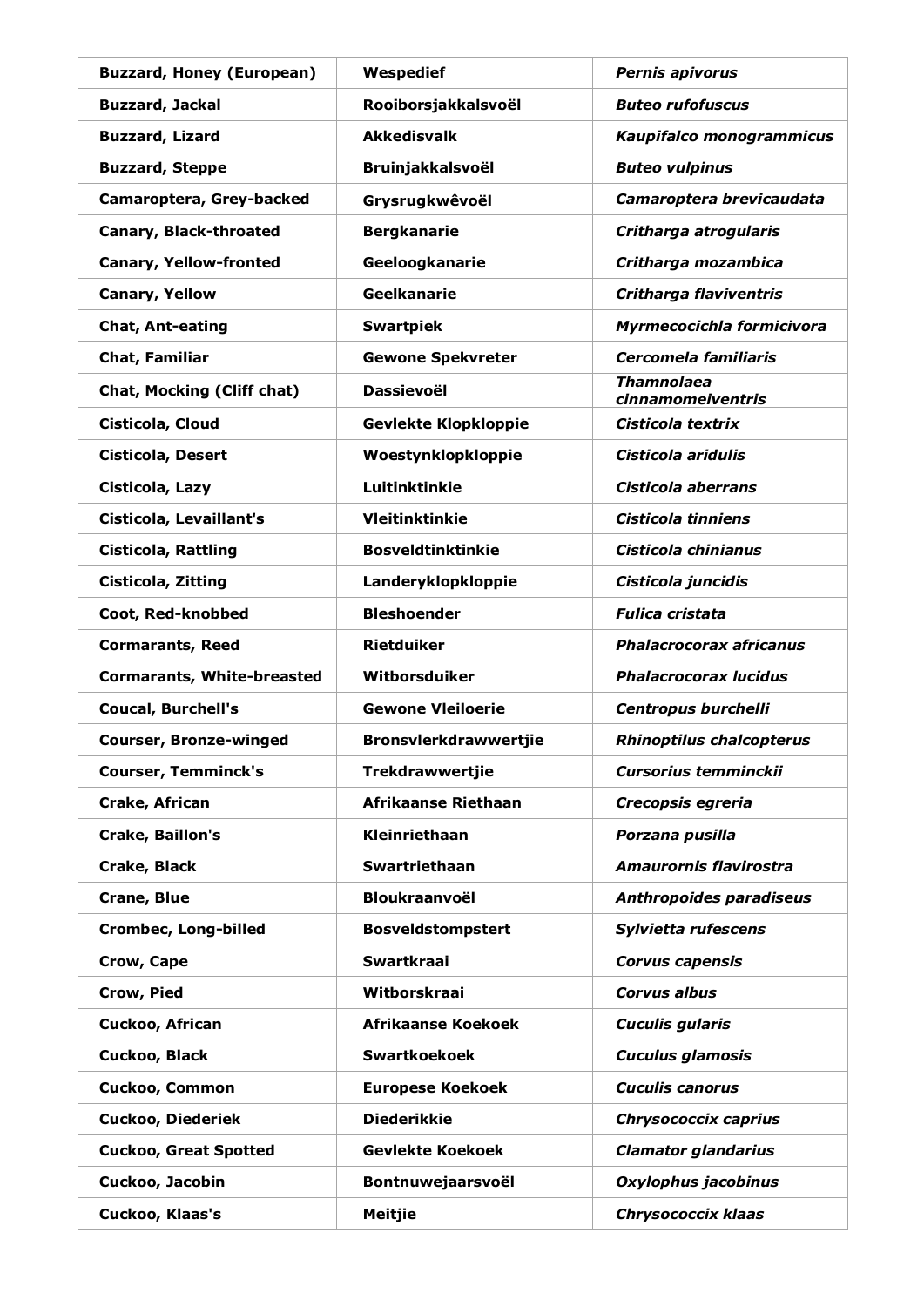| Cuckoo, Levaillant's           | Gestreepte Nuwejaarsvoël  | Oxylophus levaillantii         |
|--------------------------------|---------------------------|--------------------------------|
| <b>Cuckoo, Red-Chested</b>     | Piet-my-vrou              | <b>Cuculis solitarius</b>      |
| <b>Cuckooshrike, Black</b>     | <b>Swartkatakoeroe</b>    | Campephaga flava               |
| <b>Dabchick (Little Grebe)</b> | Kleindobbertjie           | <b>Tachybaptus ruficollis</b>  |
| Darter, African                | Slanghalsvoël             | Anhinga rufa                   |
| Dove, Laughing                 | <b>Rooiborsduifie</b>     | Streptopelia senegalensis      |
| Dove, Namaqua                  | <b>Namakwaduifie</b>      | Oena capensis                  |
| Dove, Red-eyed                 | Grootringduif             | Streptopelia semitorquata      |
| Dove, Turtle                   | <b>Gewone Tortelduif</b>  | Streptopelia capicola          |
| Dove, Emerald-spotted Wood     | Groenvlekduifie           | <b>Turtur chalcospilos</b>     |
| Drongo, Fork-tailed            | Mikstertbyevanger         | <b>Dicrurus adsimilis</b>      |
| Duck, African Black            | <b>Swarteend</b>          | Anas sparsa                    |
| Duck, Fulvous                  | <b>Fluiteend</b>          | Dendrocygna bicolor            |
| Duck, Knob-billed              | <b>Knobbeleend</b>        | Sarkidornius melanotos         |
| Duck, Macoa                    | <b>Bloubekeend</b>        | Oxyura maccoa                  |
| Duck, White-backed             | Witrugeend                | <b>Thallasornis leuconotis</b> |
| Duck, White-faced Whistling    | Nonnetjie-eend            | Dendrocygna viduata            |
| Duck, Yellow-billed            | Geelbekeend               | Anas undulata                  |
| Eagle, African fish            | <b>Visarend</b>           | <b>Haliaeetus vocifer</b>      |
| Eagle, African Hawk            | Grootjagarend             | <b>Hieraaetus fasciatus</b>    |
| Eagle, Black-chested Snake     | Swartborsslangarend       | Circaetus pectoralis           |
| Eagle, Booted                  | <b>Dwergarend</b>         | Aquila pennatus                |
| <b>Eagle, Brown Snake</b>      | <b>Bruinslangarend</b>    | <b>Circaetus cinereus</b>      |
| Eagle, Verreaux's              | Witkruisarend             | Aquila verreauxii              |
| Eagle, Long-crested            | Langkuifarend             | Lophaetus occipitalis          |
| <b>Eagle, Martial</b>          | <b>Breëkoparend</b>       | <b>Polemaetus bellicosus</b>   |
| Eagle, Steppe                  | Steppe-arend              | <b>Aquila nipalensis</b>       |
| Eagle, Tawny                   | <b>Roofarend</b>          | Aquila rapax                   |
| Eagle, Wahlberg's              | <b>Bruinarend</b>         | Aquila wahlbergi               |
| Egret, Black (Heron)           | <b>Swartreier</b>         | Egretta ardesiaca              |
| <b>Egret, Cattle</b>           | <b>Veereier</b>           | <b>Bubulcis ibis</b>           |
| <b>Egret, Great</b>            | Grootwitreier             | Ardea alba                     |
| <b>Egret, Little</b>           | Kleinwitreier             | Egretta garzetta               |
| <b>Egret, Yellow-billed</b>    | Geelbekwitreier           | Egretta intermedia             |
| Eremomela, Burnt-necked        | <b>Bruinkeelbossanger</b> | <b>Eremomela usticollis</b>    |
| Eremomela, Green-capped        | Donkerwangbossanger       | <b>Eremomela scotops</b>       |
| Eremomela, yellow-bellied      | Geelpensbossanger         | Eremomela icteropygialis       |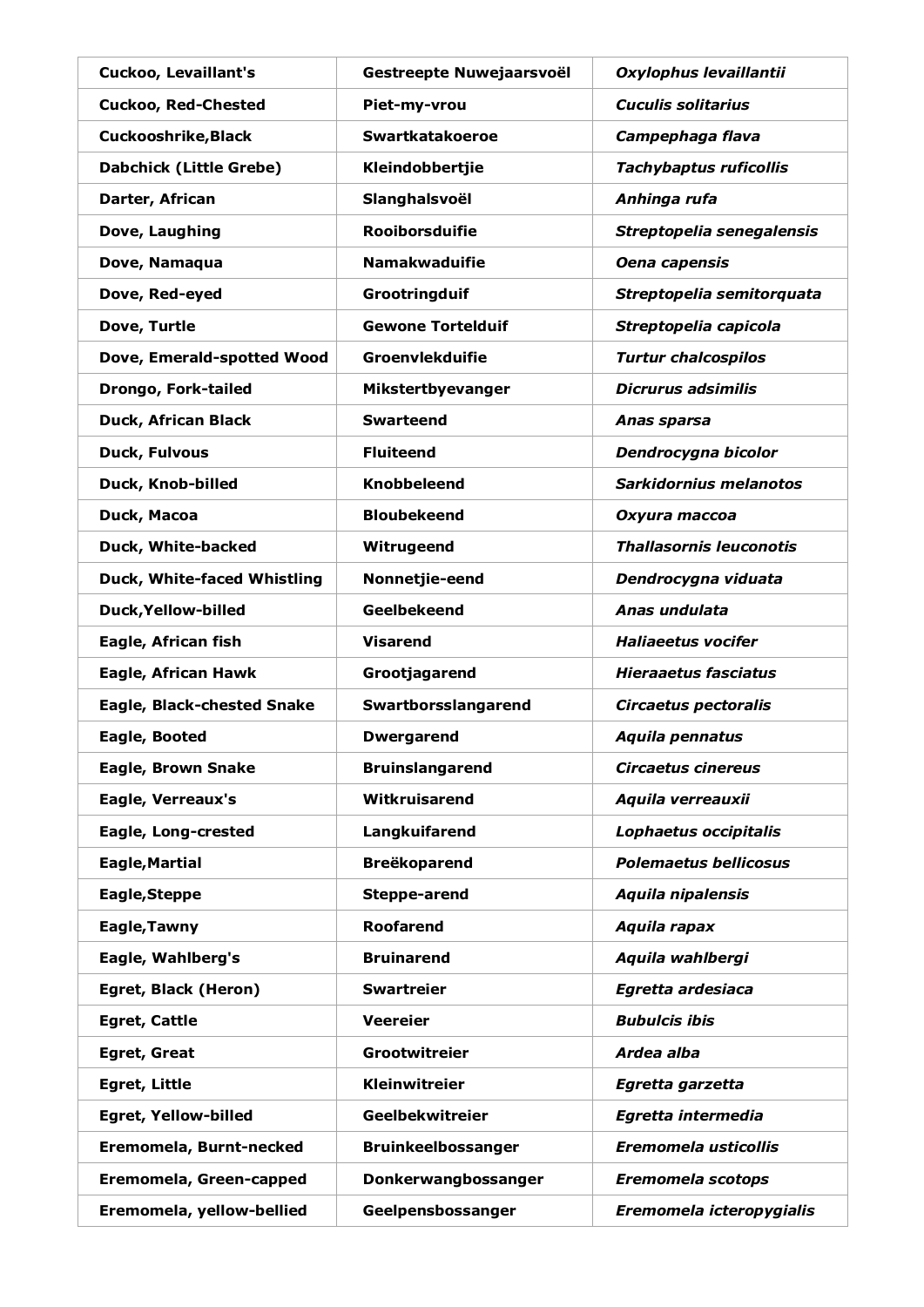| <b>Falcon, Amur</b>                | <b>Oostelike Rooipootvalk</b> | <b>Falco amurensis</b>           |
|------------------------------------|-------------------------------|----------------------------------|
| <b>Falcon, Lanner</b>              | <b>Edelvalk</b>               | <b>Falco biarmicus</b>           |
| <b>Falcon, Peregrine</b>           | <b>Swerfvalk</b>              | <b>Falco peregrinus</b>          |
| Finch, Cut-throat                  | <b>Bandkeelvink</b>           | Amadina fasciata                 |
| <b>Finch, Red-headed</b>           | Rooikopvink                   | Amadina erythrocephala           |
| Finch, Scaly-feathered             | <b>Baardmannetjie</b>         | <b>Sporopipes squamifrons</b>    |
| Finch, Quail                       | <b>Gewone Kwartelvinkie</b>   | Ortygospiza fuscicrissa          |
| Firefinch, African                 | <b>Kaapse Vuurvinkie</b>      | Lagonostica rubricata            |
| <b>Firefinch, Jameson's</b>        | <b>Jamesonvuurvinkie</b>      | Lagonostica rhodopareia          |
| Firefinch, Red-billed              | <b>Rooibekvuurvinkie</b>      | Lagonostica senegala             |
| <b>Fiscal, Common</b>              | <b>Fiskaallaksman</b>         | <b>Lanius collaris</b>           |
| <b>Flufftail, Red-chested</b>      | Rooiborsvleikuiken            | Sarothrura rufa                  |
| Flyctcher, Ashy                    | Blougrysvlieëvanger           | Muscicapa caerulescens           |
| <b>Flycatcher, Fairy</b>           | Feevlieëvanger                | Stenostira scita                 |
| <b>Flycatcher, Fiscal</b>          | Fiskaalvlieëvanger            | <b>Sigelus silens</b>            |
| <b>Flycatcher, Grey-tit</b>        | Waaierstertvlieëvanger        | <b>Myoioparus plumbeus</b>       |
| <b>Flycatcher, Marico</b>          | <b>Marico Vlieëvanger</b>     | <b>Bradornis mariquensis</b>     |
| Flycatcher, Pale                   | Muiskleurvlieëvanger          | <b>Bradornis pallidus</b>        |
| <b>Flycatcher, Paradise</b>        | Paradysvlieëvanger            | <b>Terpsiphone viridis</b>       |
| Flycatcher, Southern black         | Swartvlieëvanger              | Melaenornis pammelaina           |
| <b>Flycatcher, Spotted</b>         | <b>Europese Vlieëvanger</b>   | Muscicapa striata                |
| Francolin, Coqui                   | <b>Sweempie</b>               | Peliperdix coqui                 |
| <b>Francolin, Crested</b>          | <b>Bospatrys</b>              | Dendroperdix sephaena            |
| <b>Francolin, Shelley's</b>        | <b>Laeveldpatrys</b>          | Scleroptila shelleyi             |
| Go-away-bird (Lourie)              | <b>Kwêvoël</b>                | <b>Corythaxoides concolor</b>    |
| Goose, Egyptian                    | <b>Kolgans</b>                | Alopochen aegyptiaca             |
| <b>Goose, Spurwing</b>             | Wildemakou                    | Plectopterus gambensis           |
| <b>Goshawk, African</b>            | <b>Afrikaanse Sperwer</b>     | <b>Accipiter tachiro</b>         |
| Goshawk, Gabar                     | Kleinsingvalk                 | Micronisus gabar                 |
| Goshawk, Little Banded<br>(Shikra) | <b>Gebande Sperwer</b>        | <b>Accipiter badius</b>          |
| <b>Goshawk, Pale Chanting</b>      | <b>Bleeksingvalk</b>          | <b>Melierax canorus</b>          |
| Grassbird, Cape                    | Grasvoël                      | <b>Sphenoeacus afer</b>          |
| <b>Grebe, Great crested</b>        | Kuifkopdobbertjie             | <b>Podiceps cristatus</b>        |
| <b>Greenbull, Yellow-bellied</b>   | Geelborswillie                | <b>Chlorocichla flaviventris</b> |
| <b>Greenshank</b>                  | Groenpootruiter               | Tringa nebularia                 |
| <b>Guineafowl, Helmeted</b>        | <b>Gewone Tarentaal</b>       | <b>Numida Meleagris</b>          |
| Hamerkop                           | Hamerkop                      | Scopus umbretta                  |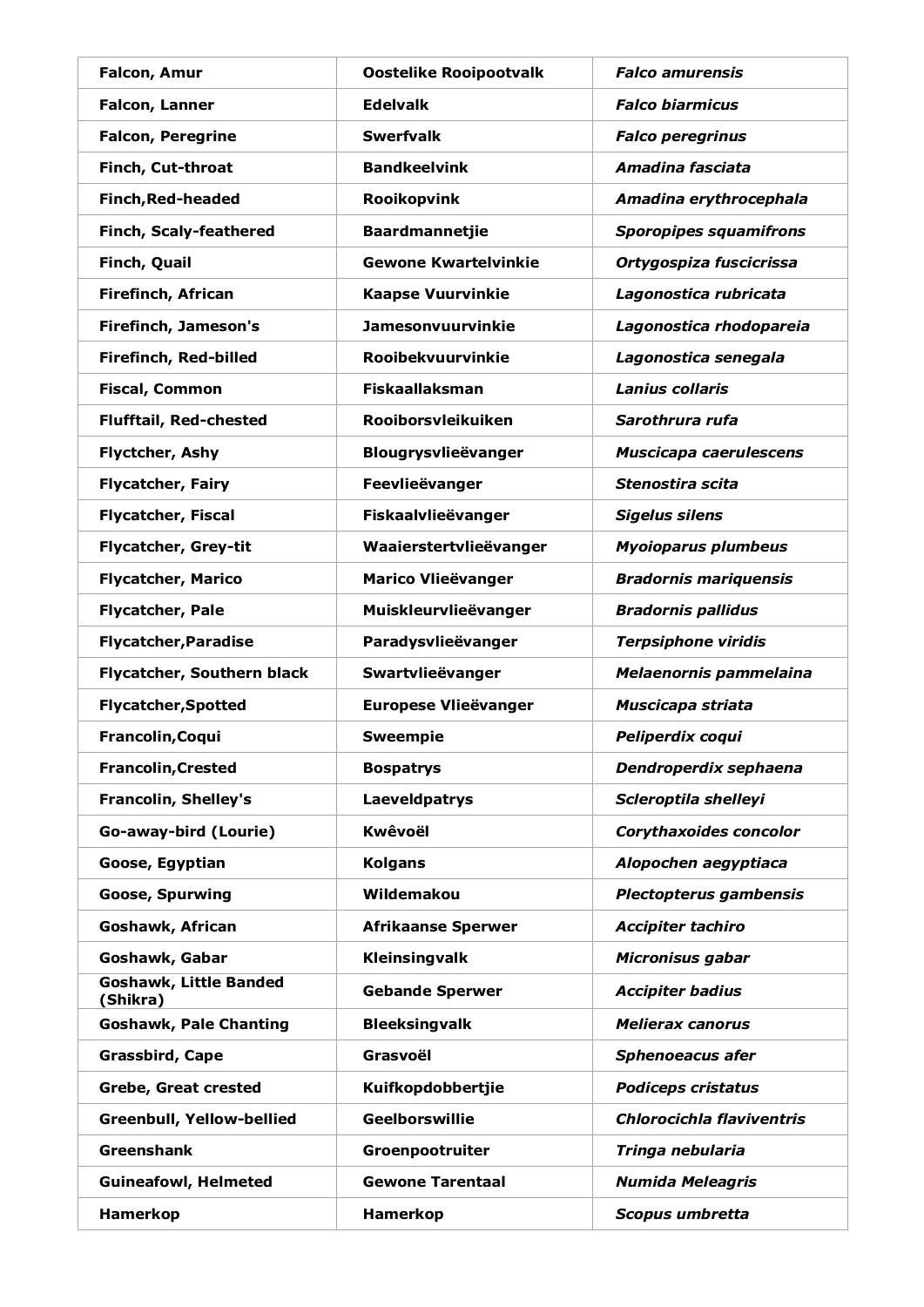| Harrier, African Marsh      | <b>Afrikaanse Vleivalk</b> | <b>Circus ranivorus</b>         |
|-----------------------------|----------------------------|---------------------------------|
| Harrier-hawk, African       | Kaalwangvalk               | <b>Polyboroides typus</b>       |
| Helmetshrike, White crested | Withelmlaksman             | <b>Prionops plumatis</b>        |
| Heron, Black-crowned Night  | <b>Gewone Nagruier</b>     | <b>Nycticorax nycticorax</b>    |
| Heron, Black-headed         | Swartkopreier              | Ardea melanocephala             |
| Heron, Goliath              | <b>Reusereier</b>          | Ardea goliath                   |
| Heron, Green-backed         | Groenrugreier              | <b>Butorides striata</b>        |
| Heron, Grey                 | <b>Bloureier</b>           | Ardea cinerea                   |
| Heron, Purple               | <b>Rooireier</b>           | Ardea purpurea                  |
| Heron, Squacco              | <b>Ralreier</b>            | <b>Ardeola ralloides</b>        |
| Heron, White-backed Night   | Witrugnagreier             | <b>Gorsachius leuconotus</b>    |
| Hobby, Eurasian             | <b>Europese Boomvalk</b>   | <b>Falco subbuteo</b>           |
| Honeybird, brown-backed     | Skerpbekheuningvoël        | <b>Prodotiscus regulus</b>      |
| Honeyguide, Greater         | Grootheuningwyser          | <b>Indicator indicator</b>      |
| <b>Honeyguide, Lesser</b>   | Kleinheuningwyser          | <b>Indicator minor</b>          |
| Hoopoe, African             | Hoephoep                   | Upupa africana                  |
| Hoopoe, Green-Wood          | <b>Rooibekkakelaar</b>     | <b>Phoeniculus purpureus</b>    |
| Hornbill, African grey      | Grysneushoringvoël         | <b>Tockus nasutus</b>           |
| Hornbill, Red-billed        | Rooibekneushoringvoël      | <b>Tockus erythrorhynchus</b>   |
| Hornbill, Yellow-billed     | Geelbekneushoringvoël      | <b>Tockus leucomelas</b>        |
| <b>Ibis, Glossy</b>         | <b>Glansibis</b>           | <b>Plegadis falcinellus</b>     |
| Ibis, Hadeda                | <b>Hadeda</b>              | <b>Bostrychia hagedash</b>      |
| <b>Ibis, Sacred</b>         | Skoorsteenveër             | <b>Threskiornis aethiopicus</b> |
| Indigobird, Dusky           | <b>Gewone Blouvinkie</b>   | Vidua funerea                   |
| <b>Indigobird, Purple</b>   | Wipootblouvinkie           | <b>Vidua purpurascens</b>       |
| <b>Indigobird, Village</b>  | <b>Staalblouvinkie</b>     | Vidua chalybeata                |
| Jacana, African             | Grootlangtoon              | <b>Actophilornis africanus</b>  |
| Kestrel, Greater            | Grootrooivalk              | <b>Falco rupicoloides</b>       |
| Kestrel, Lesser             | <b>Kleirooivalk</b>        | <b>Falco naumanni</b>           |
| <b>Kestrel, Rock</b>        | <b>Kransvalk</b>           | <b>Falco rupicolis</b>          |
| Kingfisher, African Pygmy   | <b>Dwergvisvanger</b>      | Ispidina picta                  |
| Kingfisher, Brown-hooded    | <b>Bruinkopvisvanger</b>   | <b>Halcyon albiventris</b>      |
| Kingfisher, Giant           | Reusevisvanger             | <b>Megaceryle maximus</b>       |
| Kingfisher, Grey-headed     | Gryskopvisvanger           | Halcyon leucocephala            |
| Kingfisher, Half-collared   | <b>Blouvisvanger</b>       | Alcedo semitorquata             |
| Kingfisher, Pied            | <b>Bontvisvanger</b>       | Ceryle rudis                    |
| Kingfisher, Malachite       | Kuifkopvisvanger           | Alcedo cristata                 |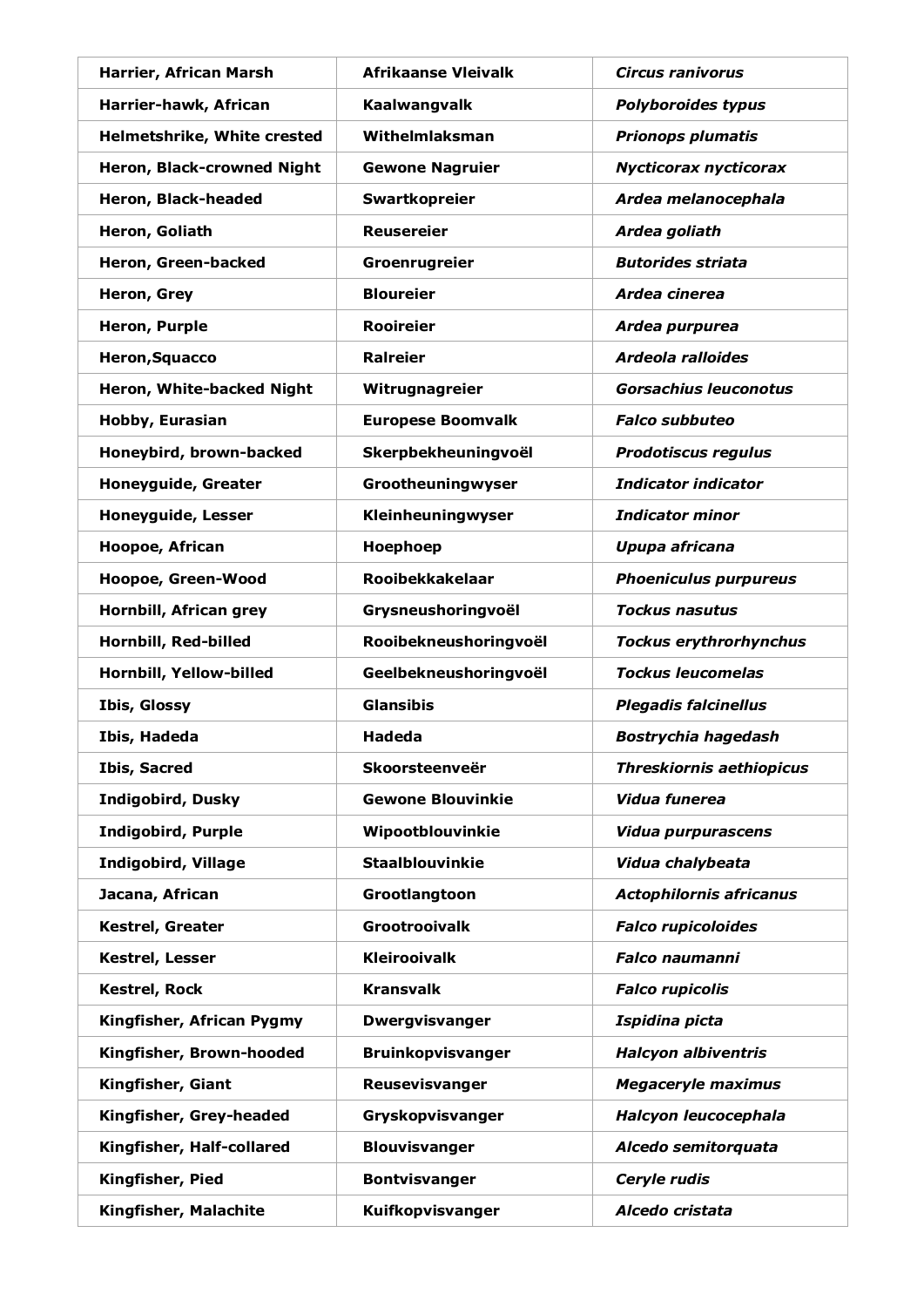| Kingfisher, Striped             | <b>Gestreepte Visvanger</b>  | Halcyon chelicuti            |
|---------------------------------|------------------------------|------------------------------|
| Kingfisher, Woodland            | <b>Bosveldvisvanger</b>      | <b>Halcyon senegalensis</b>  |
| Kite, Black                     | <b>Swart Wou</b>             | <b>Milvus migrans</b>        |
| Kite, Black-shouldered          | <b>Blouvalk</b>              | <b>Elanus caeruleus</b>      |
| Kite, Yellow-billed             | Geelbekwou                   | Milvus aegyptius(parasitus)  |
| Korhaan, Red-crested            | <b>Boskorhaan</b>            | Lophotis ruficrista          |
| Lapwing, Blacksmith             | <b>Bontkiewiet</b>           | <b>Vanellus armatus</b>      |
| <b>Lapwing, Crowned</b>         | <b>Kroonkiewiet</b>          | <b>Vanellus coronatus</b>    |
| <b>Lapwing, Wattled African</b> | <b>Lelkiewiet</b>            | <b>Vanellus senegallus</b>   |
| Lark, Dusky                     | <b>Donkerlewerik</b>         | <b>Pinarocorys nigricans</b> |
| Lark, Fawn-coloured             | <b>Vaalbruinlewerik</b>      | Calendulauda africanoides    |
| Lark, Flappet                   | Laeveldklappertjie           | Mirafra rufocinnamomea       |
| Lark, Monotonous                | <b>Bosveldlewerik</b>        | Mirafra passerina            |
| Lark, Red-capped                | Rooikoplewerik               | Calandrella cinerea          |
| Lark, Rufous-naped              | <b>Rooineklewerik</b>        | Mirafra africana             |
| Lark, Sabota                    | <b>Sabotalewerik</b>         | Calendulauda sabota          |
| Longclaw, Cape                  | Oranjekeelkalkoentjie        | <b>Macronyx capensis</b>     |
| <b>Malard</b>                   | Groenkopeend                 | Anas platyrhynchos           |
| <b>Mannakin, Bronze</b>         | <b>Gewone Fret</b>           | Lonchura cucullata           |
| <b>Martin, Banded</b>           | <b>Gebande Oewerswael</b>    | Riparia cincta               |
| Martin, Brown-throated          | <b>Afrikaanse Oewerswael</b> | Riparia paludicola           |
| <b>Martin, House</b>            | <b>Huisswael</b>             | <b>Delichon urbicum</b>      |
| <b>Martin, Rock</b>             | <b>Kransswael</b>            | Ptyonoprogne fuligula        |
| <b>Moorhen, Common</b>          | Grootwaterhoender            | Gallinula chloropus          |
| <b>Mousebird, Red-faced</b>     | Rooiwangmuisvoël             | <b>Urocolius indicus</b>     |
| <b>Mousebird, Speckled</b>      | Gevlekte Muisvoël            | <b>Colius striatus</b>       |
| Mousebird, White-backed         | Witrugmuisvoël               | <b>Colius colius</b>         |
| <b>Narina Trogon</b>            | <b>Bosloerie</b>             | Apaloderma narina            |
| <b>Neddicky</b>                 | <b>Neddikie</b>              | Cisticola fulvicapillus      |
| Nightjar, European              | <b>Europese Naguil</b>       | Caprimulgus europaeus        |
| Nightjar, Fiery-necked          | <b>Afrikaanse Naguil</b>     | Caprimulgus pectoralis       |
| Nightjar, Freckled              | Donkernaguil                 | Caprimulgus tristigma        |
| Nightjar, Pennantwinged         | Wimpelvlerknaguil            | Macrodipteryx vexillarius    |
| Nightjar, Rufous-cheeked        | Rooiwangnaguil               | Caprimulgus rufigena         |
| <b>Oriole, Black-headed</b>     | Swartkopwielewaal            | <b>Oriolus larvatus</b>      |
| Oriole, Eurasian Golden         | <b>Europese Wielewaal</b>    | <b>Oriolus oriolus</b>       |
| <b>Osprey</b>                   | <b>Visvalk</b>               | <b>Pandion haliaetus</b>     |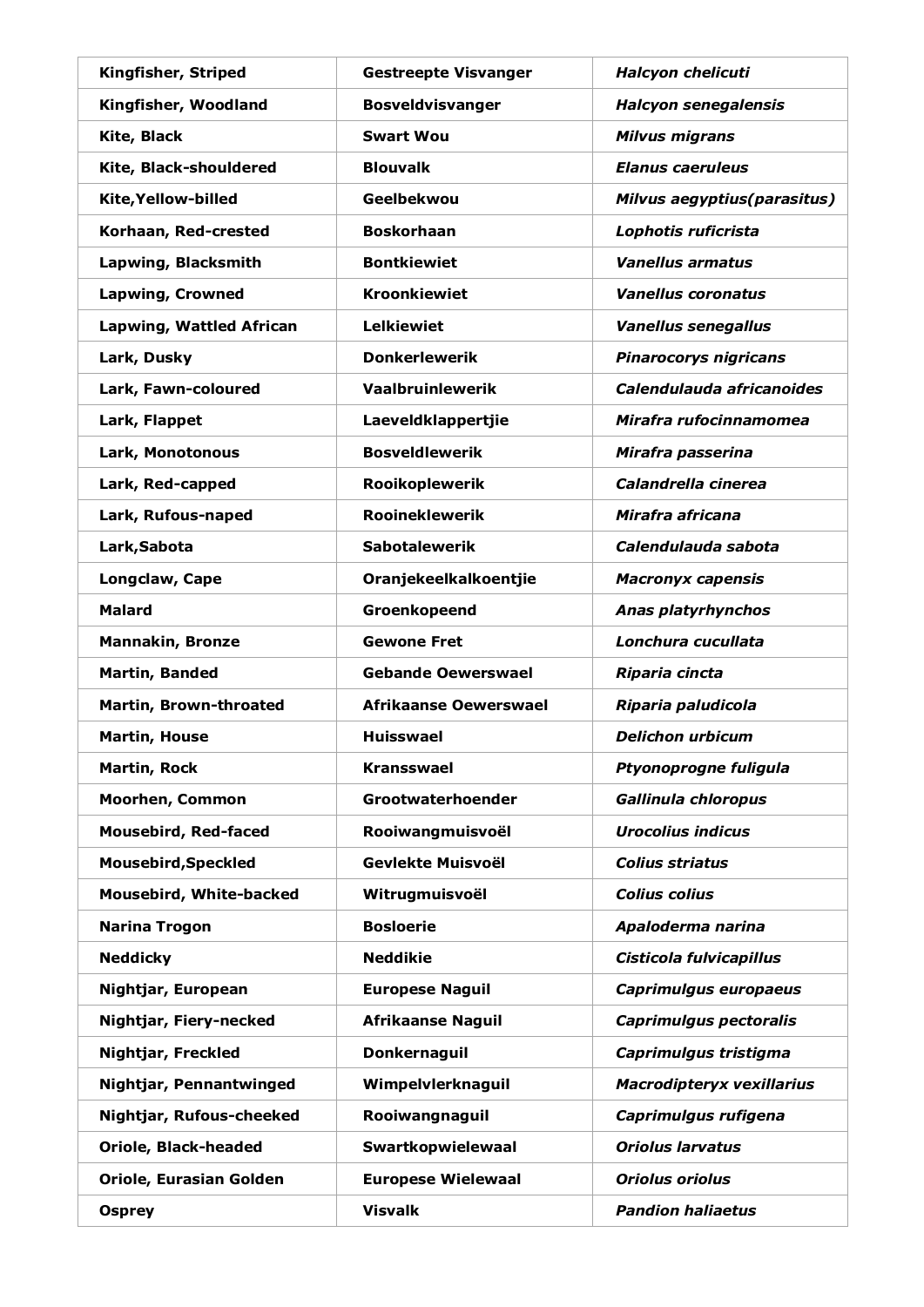| Ostrich                                 | <b>Volstruis</b>             | <b>Struthio camelus</b>         |
|-----------------------------------------|------------------------------|---------------------------------|
| <b>Owl, African Scops</b>               | <b>Skopsuil</b>              | <b>Otus senegalensis</b>        |
| Owl, Barn                               | Nonnetjie-uil                | Tyto alba                       |
| <b>Owl, Giant Eagle</b><br>(Verreaux's) | Reuse-ooruil                 | <b>Bubo lacteus</b>             |
| Owl, Marsh                              | Vlei-uil                     | Asio capensis                   |
| Owl(et), Pearl-spotted                  | Witkoluil                    | <b>Glaucidium perlatum</b>      |
| <b>Owl, Spotted Eagle</b>               | <b>Gevlekte Ooruil</b>       | <b>Bubo africanus</b>           |
| Owl, White-faced                        | Witwanguil                   | Ptilopsis granti                |
| <b>Oxpecker, Red-billed</b>             | Rooibekrenostervoël          | <b>Buphagus erythrorhynchus</b> |
| Parrot, Meyer's                         | <b>Bosveldpapegaai</b>       | Poicephalus meyeri              |
| <b>Penduline-Tit, Cape</b>              | Kaapse Kapokvoël             | <b>Anthoscopus minutus</b>      |
| <b>Penduline-Tit, Grey</b>              | Gryskapokvoël                | Anthoscopus caroli              |
| Petronia, Yellow-throated               | <b>Geelvlekmossie</b>        | <b>Gymnoris superciliaris</b>   |
| Pigeon, African Green                   | Papegaaiduif                 | <b>Treron calvus</b>            |
| Pigeon, Feral (Rock Dove)               | <b>Tuinduif</b>              | Columba livia                   |
| <b>Pigeon, Speckled</b>                 | <b>Kransduif</b>             | Columba guinea                  |
| Pipit, African                          | <b>Gewone Koester</b>        | <b>Anthus cinnamomeus</b>       |
| <b>Pipit, Buffy</b>                     | <b>Vaalkoester</b>           | <b>Anthus vaalensis</b>         |
| Pipit, Bushveld                         | <b>Bosveldkoester</b>        | <b>Anthus caffer</b>            |
| Pipit, Plain-backed                     | <b>Donker Koester</b>        | <b>Anthus leucophrys</b>        |
| <b>Pipit, Striped</b>                   | <b>Gestreepte Koester</b>    | <b>Anthus lineiventris</b>      |
| <b>Pipit, Tree</b>                      | <b>Boomkoester</b>           | <b>Anthus trivialis</b>         |
| Plover, Three-banded                    | <b>Driebandstrandkiewiet</b> | <b>Charadrius tricollaris</b>   |
| Pochard, Southern                       | <b>Bruineend</b>             | Netta erythropthalma            |
| Prinia, Black-chested                   | Swartbandlangstertjie        | <b>Prinia flivicans</b>         |
| Prinia, Tawny-flanked                   | <b>Bruinsylangstertjie</b>   | Prinia subflava                 |
| Puffback, Black-backed                  | <b>Sneeubal</b>              | Dryoscopus cubla                |
| Pytilia, Green-winged                   | <b>Gewone Melba</b>          | Pytilia melba                   |
| Quail, Common                           | <b>Afrikaanse Kwartel</b>    | Coturnix coturnix               |
| Quail, Harlequin                        | <b>Bontkwartel</b>           | Coturnix delegorguei            |
| Quelea, Red-billed                      | <b>Rooibekkwelea</b>         | Quelea quelea                   |
| <b>Robin-chat, Cape</b>                 | <b>Gewone Janfrederik</b>    | Cossypha caffra                 |
| Robin, Kalahari Scrub-                  | Kalahariwipstert             | Cercotrichas paena              |
| Robin, Whitebrowed Scrub-               | <b>Gestreepte Wipstert</b>   | <b>Cercotrichas leucophrys</b>  |
| Robin-chat, White-throated              | Witkeeljanfrederik           | Cossypha humeralis              |
| Roller, European                        | <b>Europese Troupant</b>     | <b>Coracias garrulus</b>        |
| Roller, Lilac-breasted                  | <b>Gewone Troupant</b>       | <b>Coracias caudatus</b>        |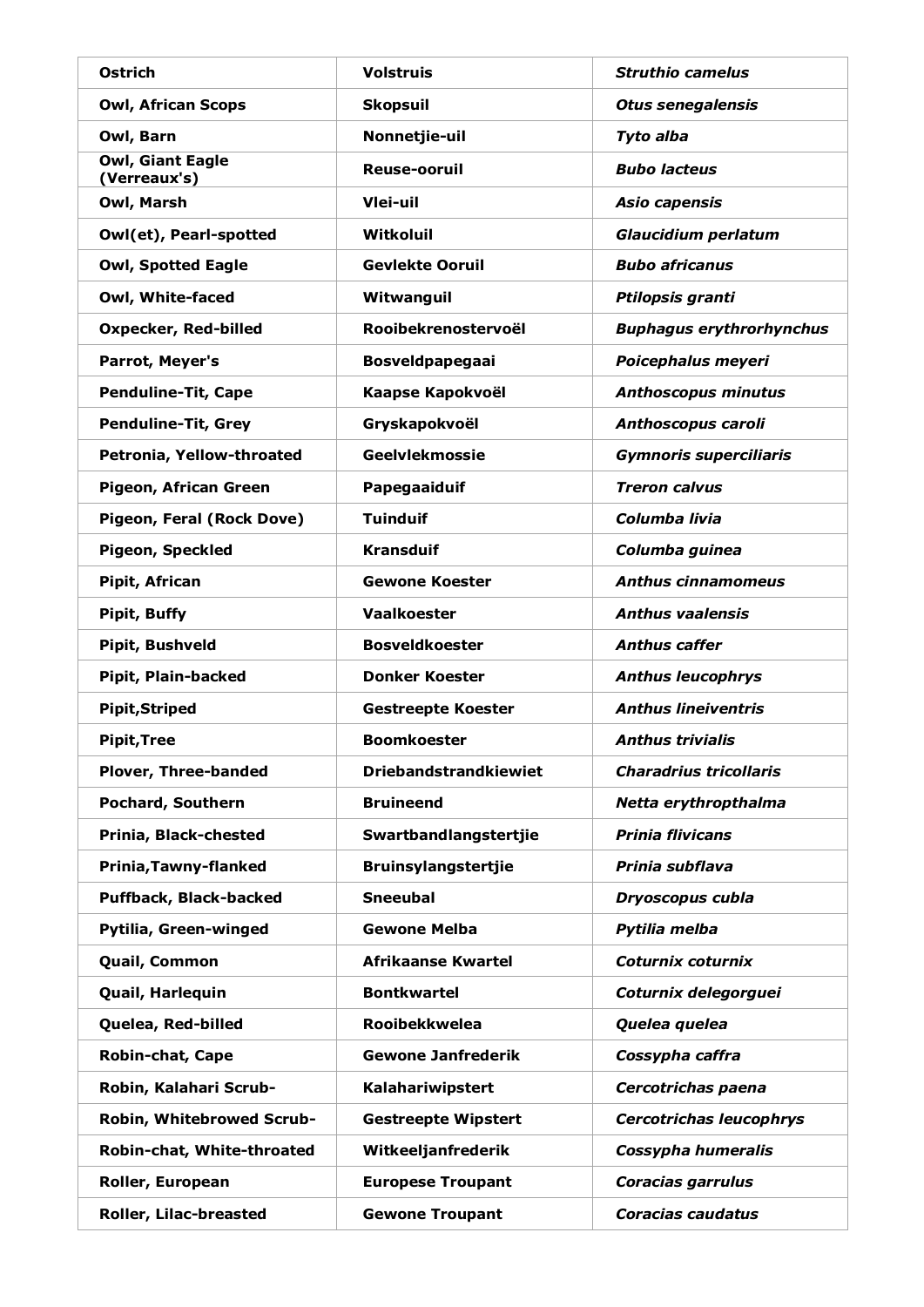| Roller, Purple                     | Groottroupant               | <b>Coracias naevius</b>                 |
|------------------------------------|-----------------------------|-----------------------------------------|
| Sandgrouse, Double-banded          | <b>Dubbelbandsandpatrys</b> | <b>Pterocles bicinctus</b>              |
| Sandpiper, Common                  | <b>Gewone ruiter</b>        | <b>Actitis hypoleucos</b>               |
| <b>Sandpiper, Marsh</b>            | <b>Moerasruiter</b>         | Tringa stagnatilis                      |
| Sandpiper, Wood                    | <b>Bosruiter</b>            | Tringa glareola                         |
| <b>Scimitarbill, Common</b>        | Swartbekkakelaar            | Rhinopomastus cyanomelas                |
| Secretarybird                      | <b>Sekretarisvoël</b>       | Sagittarius serpentarius                |
| Seedeater, Streaky-headed          | Streepkopkanarie            | Crithagra gularis                       |
| <b>Shrike, Lesser Grey</b>         | Gryslaksman                 | <b>Lanius minor</b>                     |
| <b>Shrike, Magpie</b>              | Langstertlaksman            | Corvinella melanoleuca                  |
| <b>Shrike, Crimson-breasted</b>    | Rooiborslaksman             | Laniarus atrococcineus                  |
| <b>Shrike, Red-backed</b>          | Rooiruglaksman              | <b>Lanius collurio</b>                  |
| <b>Shrike, White-crowned</b>       | <b>Kremetartlaksman</b>     | <b>Eurocephalus anguitimens</b>         |
| Snipe, African                     | <b>Afrikaanse Snip</b>      | Gallinago nigripennis                   |
| <b>Sparrow, Great</b>              | Grootmossie                 | <b>Passer motitensis</b>                |
| <b>Sparrow, House</b>              | <b>Huismossie</b>           | <b>Passer domesticus</b>                |
| <b>Sparrow, Grey-headed</b>        | Gryskopmossie               | <b>Passer diffusus</b>                  |
| Sparrow-weaver,<br>Whitebrowed     | Koringvoël                  | <b>Plocepasser mahali</b>               |
| Sparrowlark, Chestnut-<br>backed   | Rooiruglewerik              | <b>Eremopterix leucotis</b>             |
| Sparrowlark, Grey-backed           | Grysruglewerik              | <b>Eremopterix verticalis</b>           |
| Sparrowhawk, Black                 | Swartsperwer                | <b>Accipiter melanoleucus</b>           |
| Sparrowhawk, Little                | Kleinsperwer                | <b>Accipiter minullus</b>               |
| Sparrowhawk, Ovambo                | Ovambosperwer               | <b>Accipiter ovampensis</b>             |
| Spurfowl, Natal                    | <b>Natalse Fisant</b>       | <b>Pternistis natalensis</b>            |
| <b>Spurfowl, Swainson's</b>        | <b>Bosveld Fisant</b>       | Pternistis swainsonii                   |
| <b>Starling, Burchell's Glossy</b> | Grootglansspreeu            | Lamprotornis australis                  |
| <b>Starling, Cape Glossy</b>       | Kleinglansspreeu            | Lamprotornis nitens                     |
| <b>Starling, Red-winged</b>        | Rooivlerkspreeu             | Onychognathus morio                     |
| <b>Starling, Wattled</b>           | Lelspreeu                   | Creatophora cinerea                     |
| <b>Starling, Violet-backed</b>     | Witborsspreeu               | Cinnyricinclus leucogaster              |
| Stilt, Black-winged                | Rooipootelsie               | <b>Himantopus himantopus</b>            |
| <b>Stonechat, African</b>          | <b>Gewone Bontrokkie</b>    | Saxicola torquatus                      |
| Stork, Abdim's                     | Kleinswartooievaar          | Ciconia abdimii                         |
| <b>Stork, Black</b>                | Grootswartooievaar          | Ciconia nigra                           |
| Stork, Marabou                     | <b>Maraboe</b>              | Leptotilos crumeniferus                 |
| Stork, Saddle-billed               | Saalbekooievaar             | <b>Ephippiorhynchus</b><br>senegalensis |
| Stork, White                       | Witooievaar                 | Ciconia ciconia                         |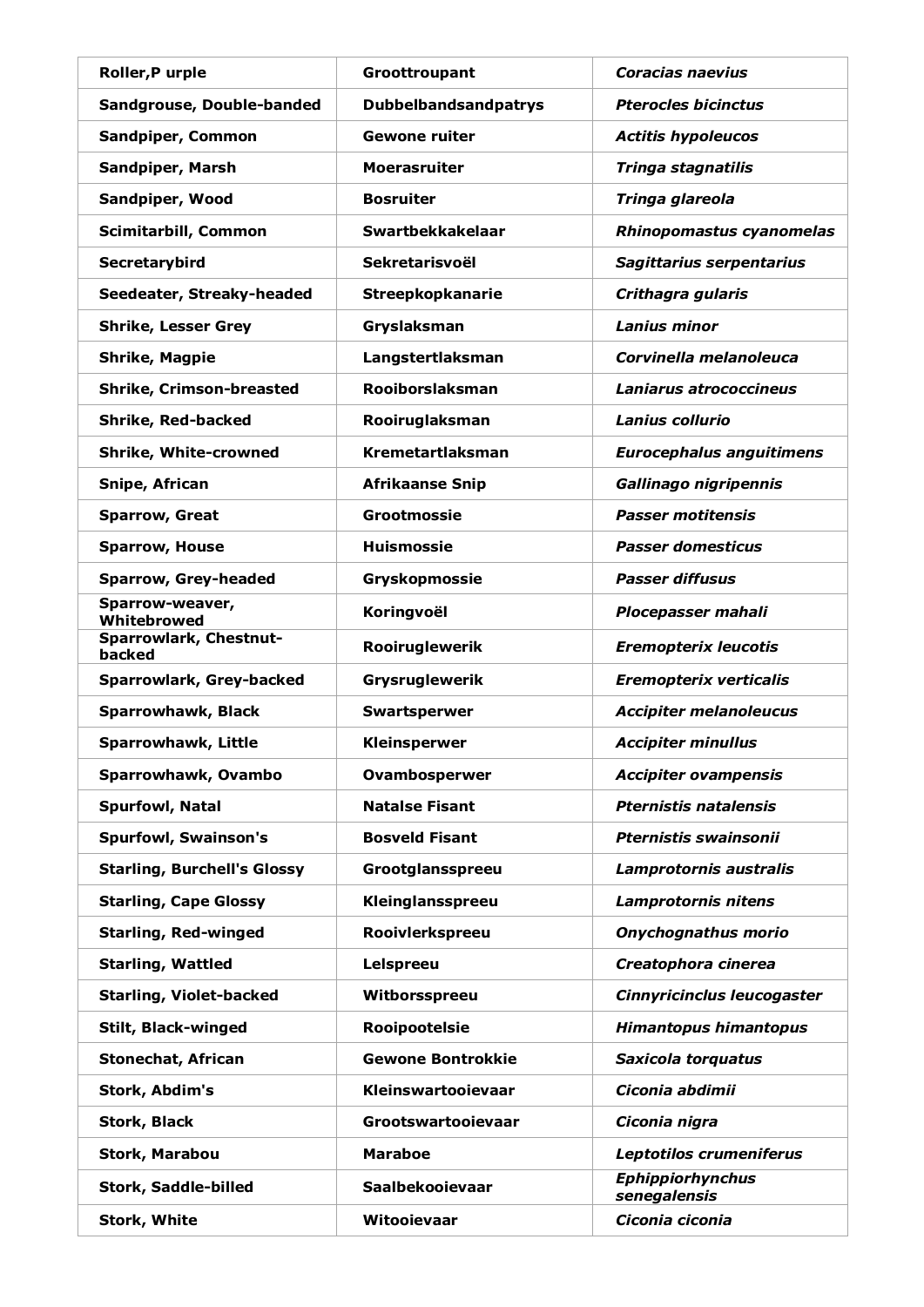| Stork, Yellow-billed                | <b>Nimmersat</b>          | <b>Mycteria Ibis</b>         |
|-------------------------------------|---------------------------|------------------------------|
| <b>Sunbird, Amethyst</b>            | Swartsuikerbekkie         | Chalcomitra amethystina      |
| <b>Sunbird, Marico</b>              | <b>Maricosuikerbekkie</b> | <b>Cinnyris mariquensis</b>  |
| Sunbird, White-bellied              | Witpenssuikerbekkie       | Cinnyris talatala            |
| <b>Swallow, Barn</b>                | <b>Europese Swael</b>     | Hirundo rustica              |
| <b>Swallow, Cliff South African</b> | <b>Familieswael</b>       | Petrichelidon spilodera      |
| <b>Swallow, Greater Striped</b>     | Grootstreepswael          | Cecropis cucullata           |
| <b>Swallow, Lesser Striped</b>      | Kleinstreepswael          | Cecropis abyssinica          |
| <b>Swallow, Pearl-breasted</b>      | Pêrelborsswael            | Hirundo dimidiata            |
| <b>Swallow, Red-breasted</b>        | Rooiborsswael             | Cecropis semirufa            |
| <b>Swallow, White-throated</b>      | Witkeelswael              | <b>Hirundo albigularis</b>   |
| <b>Swallow, Wire-tailed</b>         | <b>Draadstertswael</b>    | <b>Hirundo Smithii</b>       |
| <b>Swift, African Black</b>         | <b>Swartwindswael</b>     | <b>Apus barbatus</b>         |
| Swift, African Palm                 | <b>Palmwindswael</b>      | <b>Cysiurus parvus</b>       |
| <b>Swift, Alpine</b>                | Witpenswindswael          | <b>Tachymarptis melba</b>    |
| <b>Swift, Horus</b>                 | <b>Horus Windswael</b>    | <b>Apus horus</b>            |
| Swift, Little                       | Kleinwindswael            | <b>Apus affinis</b>          |
| Swift, White-rumped                 | Witkruiswindswael         | <b>Apus caffer</b>           |
| <b>Tchagra, Black-crowned</b>       | Swartkroontjagra          | <b>Tchagra senegalus</b>     |
| <b>Tchagra, Brown-crowned</b>       | Rooivlerktjagra           | <b>Tchagra australis</b>     |
| <b>Teal, Red-billed</b>             | <b>Rooibekeend</b>        | Anas erythrorhyncha          |
| <b>Tern, Wiskered</b>               | Witbaardsterretjie        | Chlidonias hybrida           |
| <b>Thick-knee, Spotted</b>          | <b>Gewone Dikkop</b>      | <b>Burhinus capensis</b>     |
| Thick-knee, Water                   | Waterdikkop               | <b>Burhinus vermiculatus</b> |
| <b>Thrush, Groundscraper</b>        | Gevlekte lyster           | Psyphocichla litsitsrupa     |
| Thrush, Kurrichane                  | Rooibeklyster             | <b>Turdus libonyanus</b>     |
| Thrush, Karoo                       | Geelbeklyster             | <b>Turdus smithi</b>         |
| <b>Thrush, Sentinel Rock</b>        | Langtoonlyster            | Monticola explorator         |
| Thrush, Short-toed Rock             | Korttoonkliplyster        | <b>Monticola brevipes</b>    |
| <b>Tinkerbird, Yellow-fronted</b>   | <b>Geelblestinker</b>     | Pogoniulus chrysoconus       |
| Tit-Babbler, Chestnut-vented        | <b>Bosveldtjeriktik</b>   | Sylvia subcaeruleum          |
| <b>Tit, Southern Black</b>          | <b>Gewone Swartmees</b>   | Parus niger                  |
| <b>Vulture, Cape</b>                | Kransaasvoël              | <b>Gyps coprotheres</b>      |
| <b>Vulture, Lappet-faced</b>        | Swartaasvoël              | <b>Torgos tracheliotus</b>   |
| Vulture, Wiite-backed               | Witrugaasvoël             | <b>Gyps africanus</b>        |
| <b>Wagtail, African-pied</b>        | <b>Bontkwikkie</b>        | Motacilla aguimp             |
| <b>Wagtail, Cape</b>                | <b>Gewone Kwikkie</b>     | <b>Motacilla capensis</b>    |